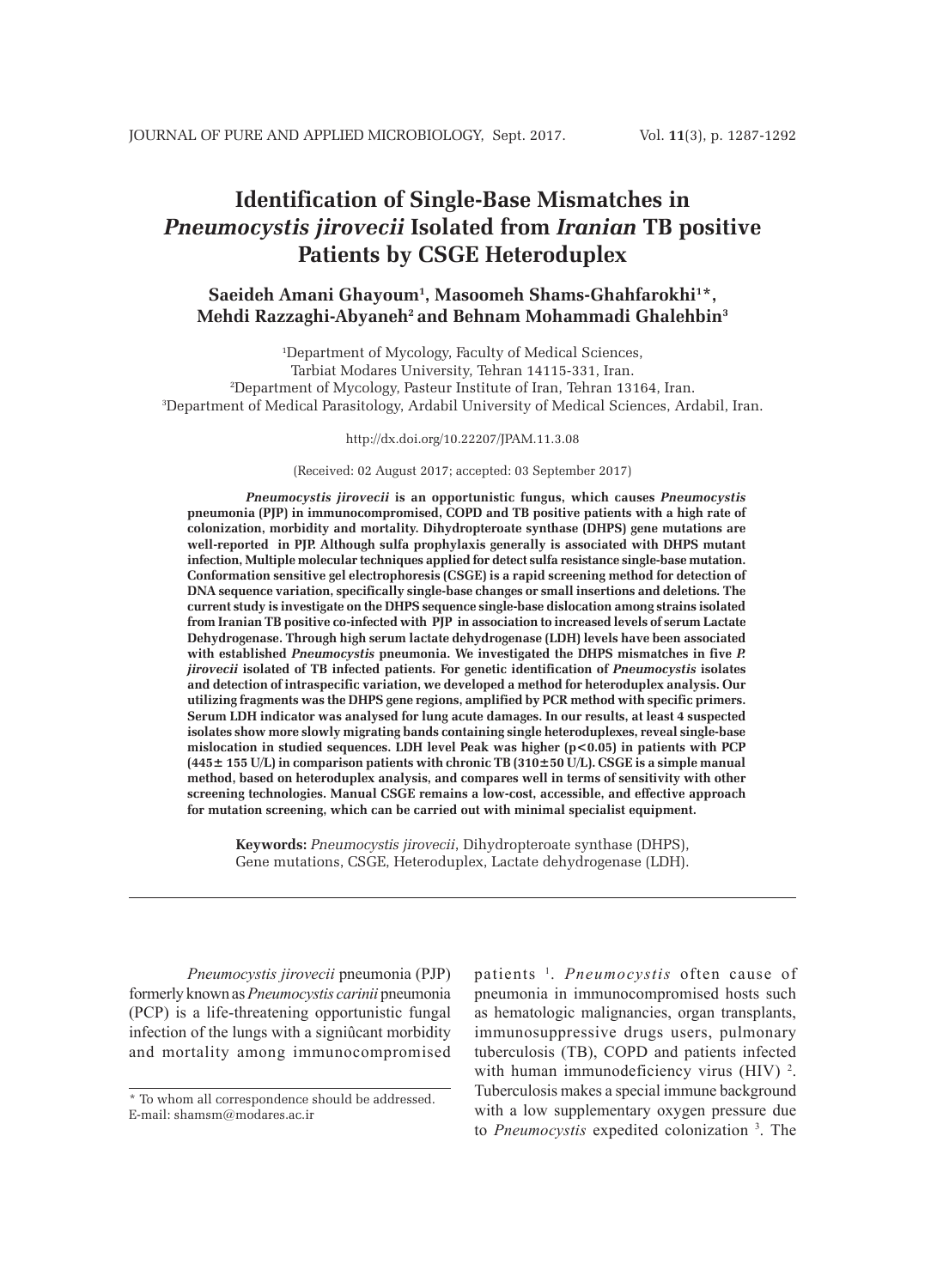emergence of drug resistance is predicted because of the extreme usage of TMP-SMX for prophylaxis against PJP and wide-spectrum antibiotics in respiratory disorders 4 . In *Pneumocystis* sulfa drug resistance gene, single base mismatches produce treatment challenges in mutant strains . Finding a proper method to detection of complex gene's single-base mutations remains a technical challenge, and there has been a continuing search for rapid and efficient methods for developed investigations. Although there is several molecular techniques for diversity and mismatch detection, but few was utilize in *Pneumocystosis* infection. Conformational sensitive gel electrophoresis (CSGE) is an operational method develope for scanning PCR products for the presence of singlebase and larger base transpositions in DNA. The assay was based on the assumption that mildly denaturing solvents in an appropriate buffer can accentuate the conformational changes produced by single-base mismatches in double-stranded DNA and thereby increase the differential migration in electrophoretic gels of hetero duplexes and homoduplexes<sup>5</sup>. Here the sensitivity of assays by CSGE was improved by limiting the maximal size of the PCR products to 450 bp and making several changes in the conditions for PAGE. With the improved conditions, CSGE detect identified single-base changes in a large series of PCR products that contain multiple exons with highly repetitive and GC-rich sequences and provide a rapid detection of single-base differences in double-stranded PCR products and DNA fragments <sup>6</sup>. This analytical method has been used in medical genetics and to clarify the evolution of organisms including viruses, bacteria and human genetic disorders 7 . Furthermore we have noted a disconcerting tendency for physicians to rely on Usefulness of lactate dehydrogenase and it's Iso enzymes as serum indicators of chronic lung damage or inflammation. Lactate dehydrogenase (LDH) is a cytoplasmatic enzyme present in essentially all major organ systems. Increased serum/BAL lactate dehydrogenase (LDH) activity is suggesting induced disturbances of cellular integrity that support the presumptive diagnosis of pathological conditions of *Pneumocystis* pneumonia (PJP) and other inflammations 8-9. It may also be increased in other variety of extra pulmonary and granulomatous fungal infections<sup>10</sup>.

We aimed to determine the frequency of infection; the salient clinical, laboratory; and the probable single-base mutations of isolated *Pneumocystis* in patients who have this pulmonary co-infection, then find a significant relationship between coinfection morbidity and LDH activity. The general attempt of the present study was to apply hetero duplex analysis for not only routine identification of *Pneumocystis jirovecii* mutant and drug resistant isolate, but also to modify treatment line and sensitive detection of genetic diversity within species.

#### **MATERIALS AND METHODS**

#### **Samples and patients**

We study on 5 isolated strain of opportunistic fungi *Pneumocystis jirovecii* DNA sequences obtain from Tuberculosis co-infected patients in a former retrospective investigation. **Identification of** *P***.** *jirovecii* **and** *Mycobacterium tuberculosis*

Direct microscopic examination of bronchoalveolar lavage (BAL) revealed AFB and culture of the same yielded *Mycobacterium tuberculosis.* Also, acid fast bacillus was shown by Zeil-Neelsen staining technique and Bronchoalveolar lavage specimens were prepared using cytocentrifugation. Duplicate smears of respiratory specimens submitted for *P*. *jirovecii*  examination and examined for the presence of *P*. *jirovecii* cysts with the Giemsa staining technique. **DNA extraction and PCR amplification of**  *Pneumocystis jirovecii* **dihydropteroate synthase gene**

PCR products were synthesized by amplification of DHPS gene according to the recent parallel research 11-12. Genomic DNA from *P. jirovecii* was extracted using kit manufactured by Qiagen (QIAamp DNA MiniKit; Qiagen, Germany) according to the manufacturer's instructions. *DHPS* loci of the *P. jirovecii* genome were amplified by HUM: 5'-GCGCCTACACATA TTATGGCCATTTTAAATC-3' and DHPS-4: 5'-GGAACTTTCAACTTGG CAACCAC-3' for first PCR and a second specific primer pairs: Cprim 5'CCCCCACTTATACA-3'and Dprim: 5'-GGGGGTGTTCATTCA-3' for an internal amplification 269 bp fragment.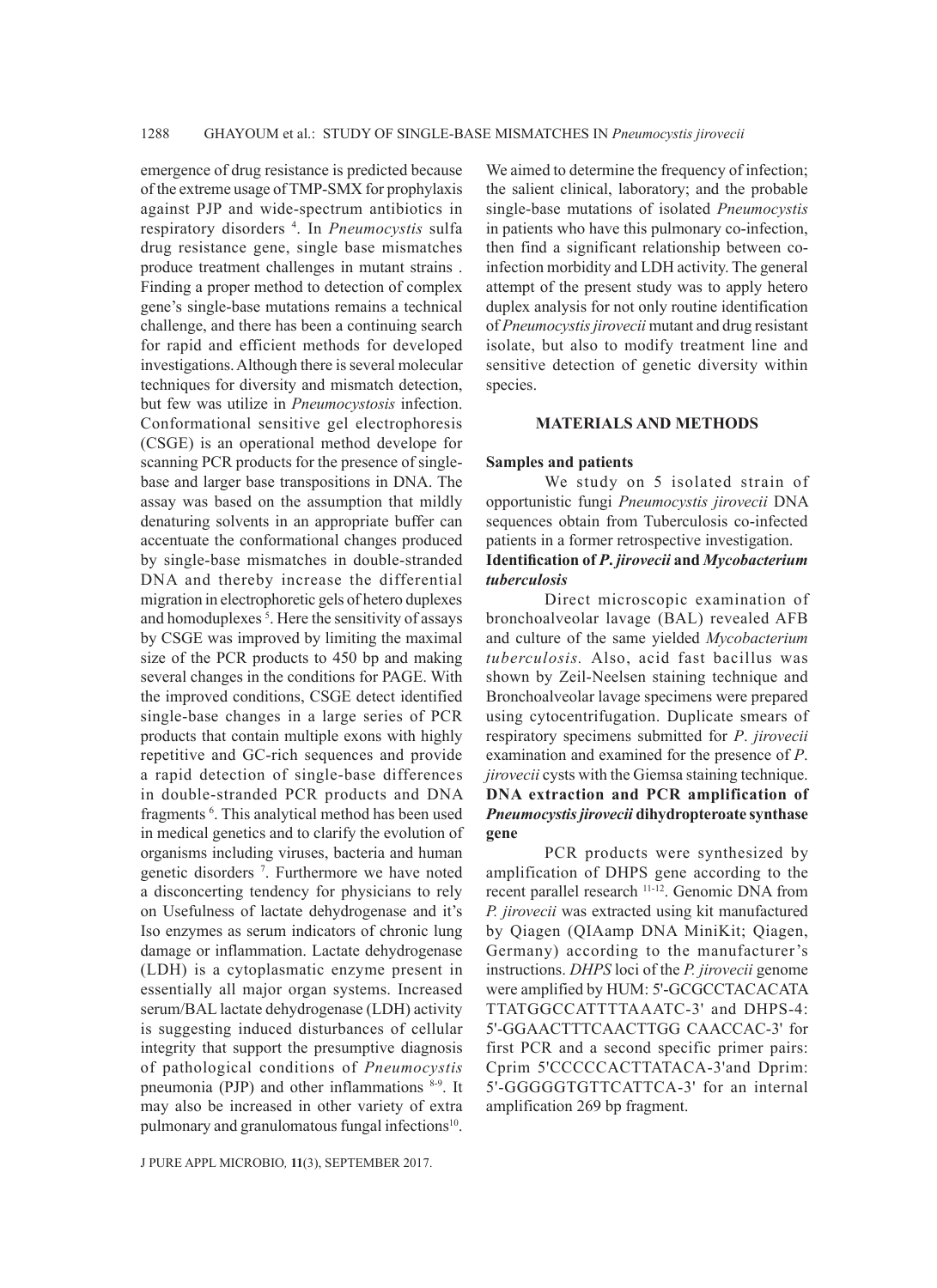## **Scanning of the PCR products by CSGE technique**

In order to hetero duplex analysis by CSGE, all PCR products(269 bp fragments) were electrophoresed in a 1-mm thick gel with 37-well comb (FMC) prepared with 10 or 15% polyacrylamide, 99:1 ratio of acrylamide (Intermountain Scientific, Kaysville, UT) to 1,4 bis (acryloyl) piperazine (Fluka), 10% ethylene glycol (Sigma), 15% formamide (GIBCO), 0.1% ammonium persulfate (U.S. Biochemicals), and 0.07% *N*,*N*,*N*9,*N*9-tetramethylethylenediamine (Sigma) in 0.53 TTE buffer. It was important not to autoclave the TTE buffer to obtain optimal separation of heteroduplexes and homoduplexes. Before electrophoresis, EDTA was added to each PCR product in a final concentration of 10 mM. Twenty microliters of each sample was heated to 98°C for 5 min followed by incubation at 65°C for 1 hour to generate hetero duplexes. The optimal polymerization time was about 1 hour. Four microliters of PCR products containing heteroduplexes were mixed with 3 ml of stock loading buffer (stock solution of 30% glycerol, 0.25% bromphenol blue, 0.25% xylene cyanol). Samples were separated by electrophoresis on a standard DNA sequencing gel apparatus with 37.5  $\times$  45cm glass plates using 0.53 TTE as the electrode buffer.

Typically, a comb for 37 lanes was used, and up to five PCR products of different sizes were mixed and loaded in each lane. The gel was preelectrophoresed for 15 minutes, and the samples were separated at room temperature using power as a limiting factor during the run with 40 W and 6 hours for 10% gels, or 40 W and 8.5 hours for 15% gels. After electrophoresis, the gel was stained on the glass plate in 1 mg/ml of ethidium bromide for 10 min followed by destaining in water <sup>5</sup>. The relevant section of the gel was cut, transferred to a piece of blotting paper, and then released from the paper onto the surface of a transilluminator by wetting with water. The gel was photographed with either a Polaroid camera or high-quality chargecoupled-device camera for gel documentation (Fotodyne, New Berlin, WI).

## **Lactate dehydrogenase enzyme assay**

In addition, another diagnostic factor was measured as Serum/BAL LDH levels at the international unit scale (IU) with use of LDH diagnostic kit (PISHTAZTEB), colorimetric assay (BT 3000 system) . In this method lactate is used as a substrate and NAD as coenzyme. so is the "optimised standard method" according to the recommendations of the German Society for Clinical Chemistry (DGKC). For measurement procedure collected 200 BAL using standard sampling tubes heparinised 125 ¼l and adding 1000 ¼l of R1 reagent ( tris buffer pH 7.5 50 mmol/l , pyruvate 0.6 mmol/l , preservative), mix, incubate for 1 minute at 37°C temperature, then add: 250 ¼l of R2 reagent (NADH 0.18 mmol/l , preservative) mix, incubate for 1 minute and read initial absorbance start stopwatch simultaneously, test reaction show in below:

 $Pyruvate + NADH + H^{+-LDH-}$  Lactate +  $NAD^{+}$ 

Lactate dehydrogenase catalysis the conversion of pyruvate to lactate; NADH is oxidized to NAD in the process. The rate of decrease in NADH is directly proportional to the LDH activity and is determined photometrically by UV-assay, wavelength: 340 nm, temperature: +37°C, Cuvette: 1 cm, light path and Multicalibrator XL ref: PT-cal, according to a standardized method. Standard reference values for both men and women were 120-240 lU/L 9-10.

### **RESULTS**

## **Identification of heteroduplex bands of dihydropteroate synthase gene by CSGE**

To detect possible single-base mismatches in nucleoside site 165 and 171, the conformational electrophoresis analysis was performed on five PCR products that contained of previously identified as a *P. jirovecii* amplified DHPS gene (Fig.1). Our studied fragments (269 bp) were less than 400 bp so have optimum condition for correct migration. The homoduplexes in all negative control lanes and positive control sequence migrated, but at least 4 suspected isolates show more slowly migrating bands containing single heteroduplexes. Our findings propound the genetical mismatche and diversity in dihydropteroate sequence mutative sites in clinical isolate 1,2,4,5 and confirm diversity in RFLP results of former study in the event that submitted double mutation in codon 55 Thr/57 Pro.

Despite the negative report for the third isolation, no heteroduplex production and single-

J PURE APPL MICROBIO*,* **11**(3), SEPTEMBER 2017.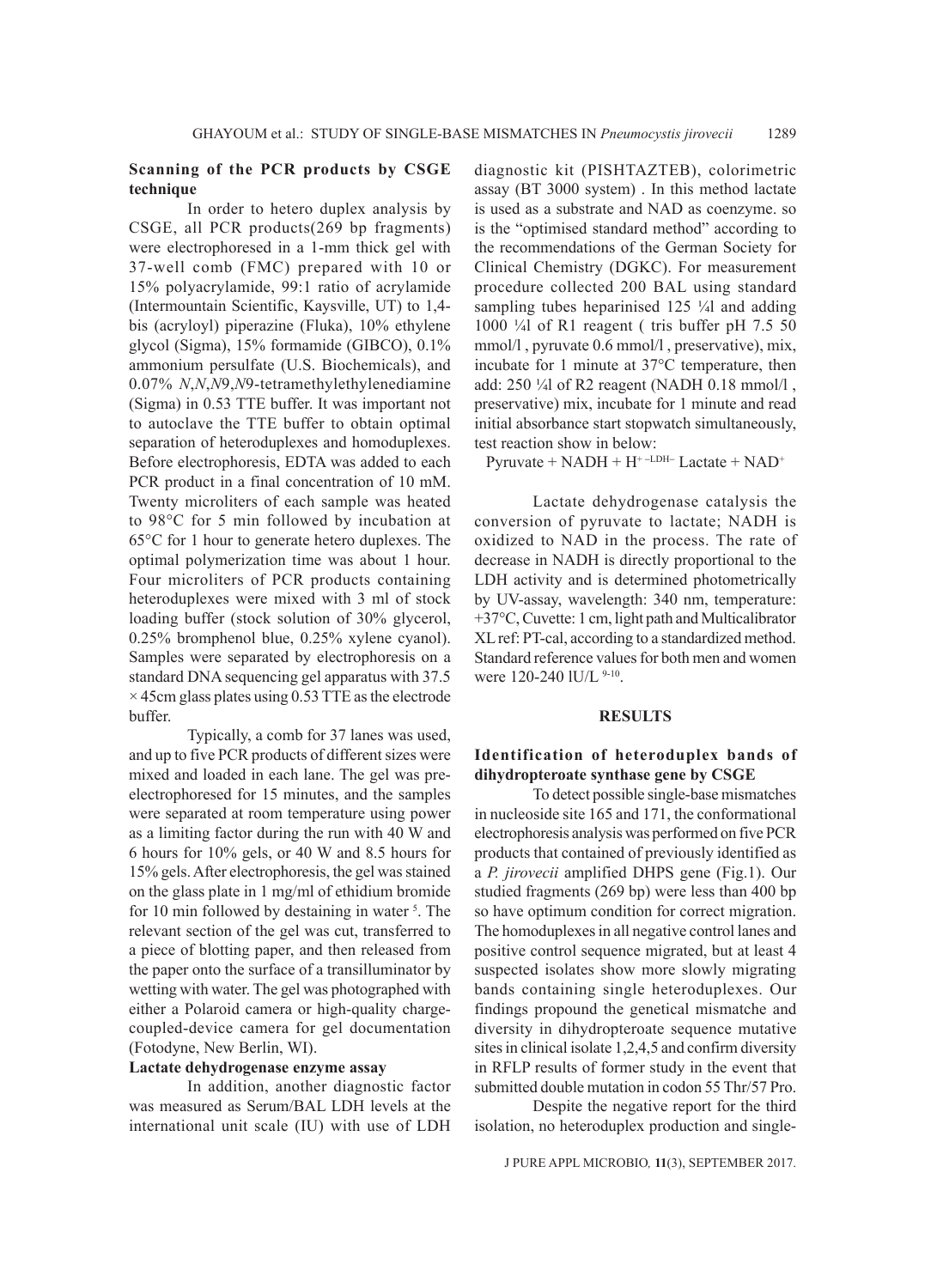base Displacement were seen on PAGE even after recheck and doubling the incubation time in the EDTA buffer (Fig. 2).

### **Lactate dehydrogenase enzyme assay**

The mean total LDH levels in co-infected patients (PCP in TB positive patients) was higher  $(445 \pm 155 \text{ U/L})$  than enzyme level in patients with chronic TB  $(310\pm50 \text{ U/L})$ . The difference was statistically significant using ANOVA analysis method (p<0.05). The ranges of LDH levels in the two groups are shown in table 1, in the control patients without PCP and TB LDH ranges was 77-240 U/L  $P < 0.05$  (Fig. 3). The highest range of enzyme (601 IU/L) was reported in the serum and BAL samples of patient with second *Pneumocystis* clinical isolate.



**Fig. 1.** PCR products of *Pneumocystis jirovecii* DHPS gene (269bp fragments), used for mutation detection by CSGE technique

## **DISCUSSION**

Conformation sensitive gel electrophoresis (CSGE) is a rapid screening method for the detection of DNA sequence variation, specifically single-base changes or small insertions and deletions. It has been widely used for mutation screening in genetic disorders and for the detection of single nucleotide polymorphisms (SNPs)<sup>13</sup>. Detection of mutations in double-stranded DNA by gel electrophoresis is based on the supposition that a single-base mismatch can make conformational changes such as a bend in the double helix that causes differential migration of heteroduplexes and homoduplexes structures<sup>5</sup>. On electrophoresis



**Fig. 2.** Differential migration of DNA heteroduplexes and homoduplexes. Samples were PCR products (DHPS gene) of five *Pneumocystis jirovecii* strains obtained from TB positive patients. Templates contain different base in a single site ( Nt 165, 171). Ctrl1: wild type *Pneumocystis* strain1, Ctrl2: wild type *Pneumocystis* strain2, Positive Ctrl3: submitted sulfa antibiotics resistance strain, \*: Double test for Isolate 3 (after 2h incubation in 65°C in EDTA buffer)



**Fig. 3.** Serum lactate dehydrogenase (LDH) in patients with Tuberculosis & *Pneumocystis* pneumonia co-infected cases in comparison to TB positive control group, LDH levels are shown for ten examples. There is obvious difference in enzyme value between two studied group that support aggravation of para clinical significance in *Pneumocystis* mix infection

J PURE APPL MICROBIO*,* **11**(3), SEPTEMBER 2017.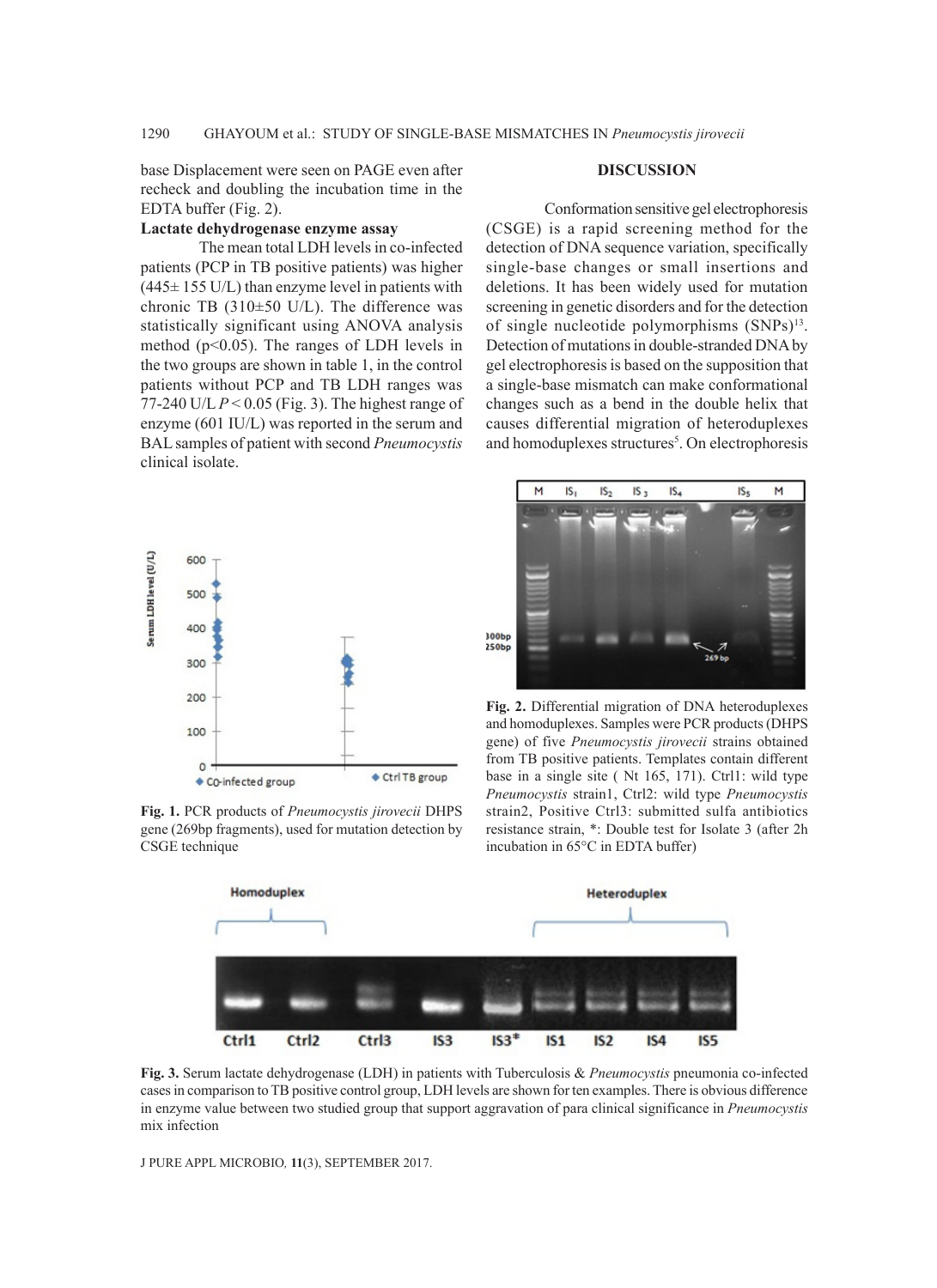| Table 2. Lactate dehydrogenase enzyme            |
|--------------------------------------------------|
| alteration between TB positive, negative and co- |
| infected groups                                  |

|             | Patient<br>code | <b>PJP</b> | $AFB*$ | <b>LDH</b><br>(IU/L) |
|-------------|-----------------|------------|--------|----------------------|
| Co-Infected | 36B             | $^{+}$     | $^{+}$ | 443                  |
| Group       | 76B             | $^{+}$     | $^{+}$ | 590                  |
|             | 30B             | $^{+}$     | $^{+}$ | 601                  |
|             | 84A             | $^{+}$     | $^{+}$ | 476                  |
|             | 126A            | $^{+}$     | $^{+}$ | 418                  |
| TB positive | 10A             |            | $^{+}$ | 295                  |
| Group       | 17A             |            | $^{+}$ | 299                  |
|             | 18 <sub>B</sub> |            | $^{+}$ | 304                  |
|             | 53A             |            | $^{+}$ | 296                  |
|             | 95A             |            | $^{+}$ | 265                  |
| Negative    | 31A             |            |        | 238                  |
| control     | 22B             |            |        | 182                  |
|             | 15A             |            |        | 215                  |
|             | 152A            |            |        | 135                  |
|             | 88B             |            |        | 159                  |

AFB\* Test; Acid Fast Bacillus Test followed by Ziehl-Neelsen staining technique

in a non denaturing gel, heteroduplexes have retarded mobility compared to homoduplexes. The technique was first describedfor insertion/ deletion mutations, but can also be applied to single-base replacement 14. It was developed on the basis of the further assumption that mildly denaturing solvents in an appropriate buffer can accentuate the conformational changes produced by singlebase mismatches and thereby increase the differential migration of heteroduplexes and homoduplexes<sup>15</sup>. Under the initially described our conditions, 4 single-base mismatches were detected by CSGE in a series of PCR products in size 269 bp and one sequence variations (No.3) that were not detected by CSGE was found. According to previous studies, CSGE direct use in diversity identification of fungi is rare and the technique commonly has been used to detect mutations in human hereditary diseases 16-17. In a similar study about fungal diversity a modified PAGE system (HPA) be used that enables accurate identification of the species of *Aspergillus* section *Flavi* and subdivision based on highly sensitive discrimination of sequence variability 7 . They applied nucleotide sequence alignments, by using

commercial panels to resulting heteroduplexes and found hydrolink mutation detection enhancement (MDE) gel (FMC BioProducts) in according the manufacturer's instructions. while our resulting system was customary and manual. Conformationsensitive gel electrophoresis (CSGE) is a variant of the HA method, employing mildly denaturing gel conditions. It is ideal for fragments differential in size range of 200–800 bp, sensitivity of 88% has been detected recent developments in CSGE include the application of fluorescent labeling and detection and capillary electrophoresis 14. In addition to the sensitivity, the advantage of CSGE over other molecular used techniques for scanning PCR products is no need to special equipment or preparation of PCR samples. Eventually The procedure is simple, requires little standardization, does not use radioactivity and the standard polyacrylamide gel electrophoresis is used in a solvent buffer system.

Also we consider a hypothesis, significance of serum dehydrogenase indicator and mix morbidity of *M. tuberculosis* and *Pneumocystis* pneumonia. Total LDH level of >300 U/L should not be considered diagnostic; it should instead suggest that a diagnosis other than PJP or bacterial pneumonia be considered, even the patients with PJP seldom had LDH levels of >1,000  $U/L$ <sup>10</sup>. In addition, we did not assess the source of the excess LDH in our patients because we did not measure LDH isoenzyme levels. Therefore, we propose to evaluate LDH isoenzymes pattern (special  $LDH_3$ ) for next researches. The relevance of serial LDH measurements for the management of *Pneumocystis* clonization or for assessing the risk of relapse is an interesting question and deserves further studies 18. As other investigations have confirmed this feature manifestations, elevated serum/BAL lactate dehydrogenase levels except low specificity have been noted in patients with PJP as high diagnostic value in novel clinical perspectives of Pneumocystosis.

## **ACKNOWLEDGMENTS**

This study was financially supported by Research Deputy of Tarbiat Modares University. The authors wish to thank Firouz Nouroozi for helpful technical assistance.